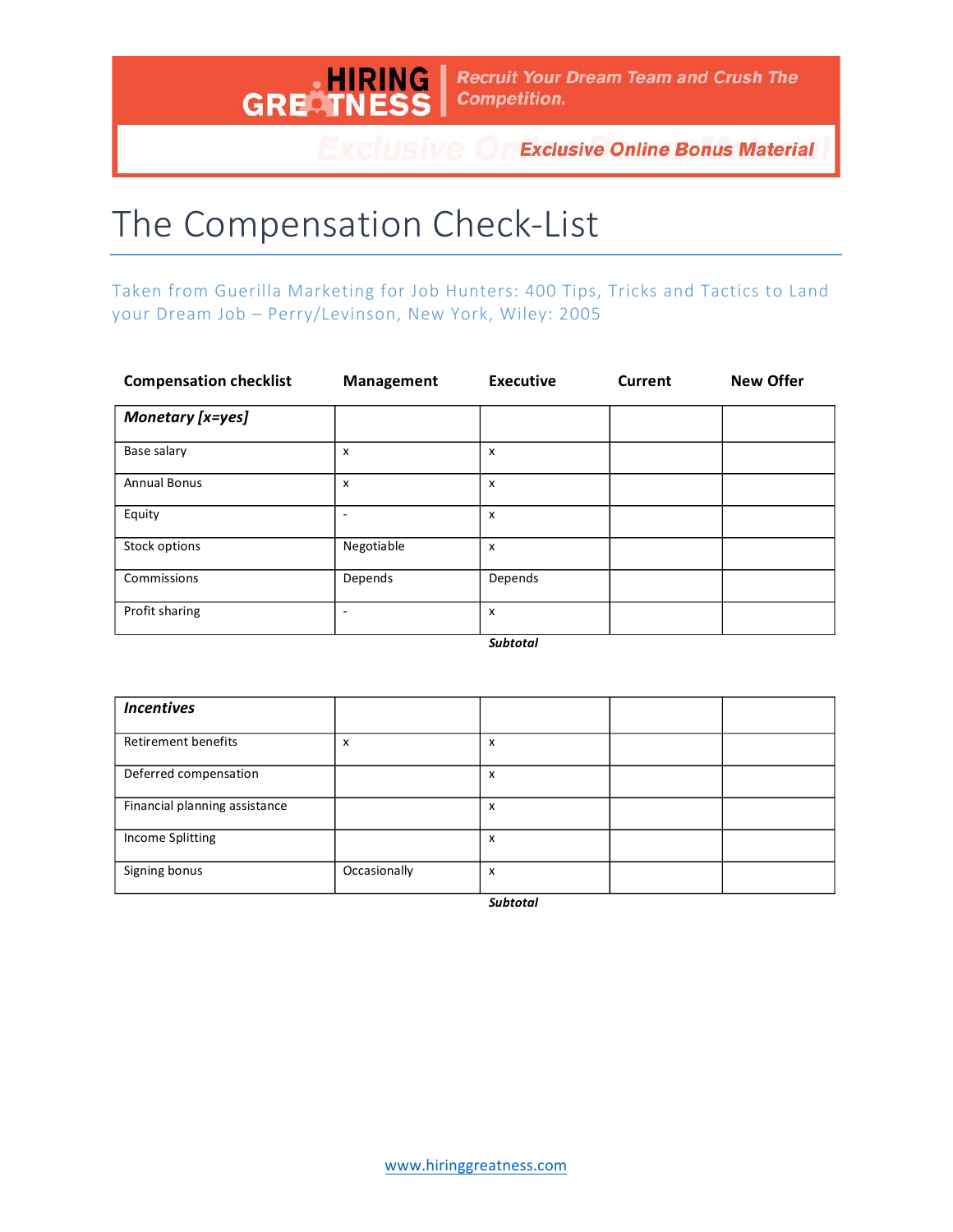**Recruit Your Dream Team and Crush The Competition.** 

## **EXCLUSIVE OF Exclusive Online Bonus Material**

| <b>Benefits</b>             |                           |   |  |
|-----------------------------|---------------------------|---|--|
| Bridge the healthcare plan* | Negotiable                | X |  |
| Cafeteria plan              | Negotiable                | X |  |
| Paid vacation               | X                         | x |  |
| Automobile allowance        | Negotiable                | X |  |
| Medical                     | $\boldsymbol{\mathsf{x}}$ | X |  |
| Dental                      | $\boldsymbol{\mathsf{x}}$ | X |  |
| Life                        | $\boldsymbol{\mathsf{x}}$ | X |  |
| Disability                  | X                         | X |  |
| Travel                      | X                         | X |  |

HIRING<br>GRECTNESS

*Subtotal*

| <b>Perks</b>                    |            |              |  |
|---------------------------------|------------|--------------|--|
| Paid parking                    | X          | X            |  |
| Professional dues               | X          | X            |  |
| Onsite daycare                  | X          | $\mathsf{x}$ |  |
| Home office                     | X          | $\mathsf{x}$ |  |
| High-speed internet             | X          | X            |  |
| Technology tools                | X          | X            |  |
| <b>Continuing Education</b>     | Negotiable | $\mathsf{x}$ |  |
| Tuition forgiveness**           | Negotiable | X            |  |
| Wellness programs               | Negotiable | $\mathsf{x}$ |  |
| Training days                   | Negotiable | X            |  |
| Club memberships                | Negotiable | X            |  |
| Travel consideration            | Negotiable | $\mathsf{x}$ |  |
| Sabbaticals                     | Negotiable | $\mathsf{x}$ |  |
| Flex-Time (Flexible Work Hours) | Rarely     | Negotiable   |  |
|                                 |            | 6.1111       |  |